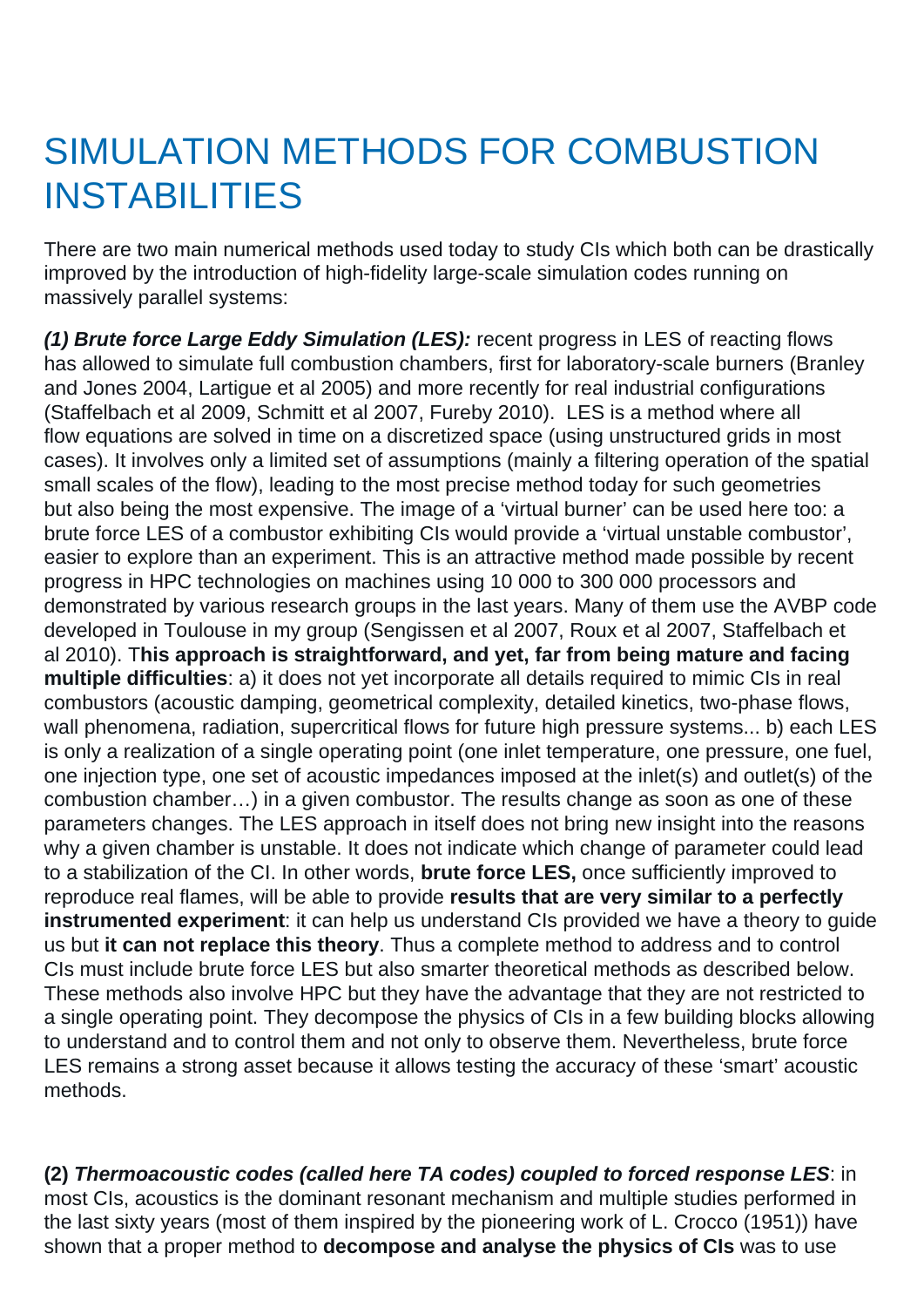'acoustic' codes that can track the propagation of sound waves in the combustor and the growth of eigenmodes. In this approach, the mean flow is frozen and the flames are replaced by active acoustic components (which can be compared to loud speakers that would produce sound waves depending on the acoustic waves they are submitted to). Provided the impact of these active elements can be properly represented, the global stability properties of the combustor can be predicted in the linear as well as in the non-linear regimes. A major interest of this approach is that it allows **isolating the elements leading to CIs into different blocks** (something a brute force LES cannot do): a) the acoustics of the combustor, b) the impedances of the outlet(s) and inlet(s) and c) the response of the flame which is quantified by a function called the Flame Transfer Function (FTF) describing the amount of unsteady heat release produced by a flame when it is submitted to an unsteady velocity. TA codes can operate either in the frequency domain or in the time domain but in all cases, they are **faster than brute force LES** and their information **more useful to mitigate CIs.** Their development however, is far from satisfactory today: one main difficulty of TA codes is **their dependency on the accuracy of the FTF.** FTF can be measured experimentally but they will have to be computed in the future and the **proper method to compute FTF is LES again.** However, such LES are simpler than brute force LES because FTF can be measured by forcing a part of the combustor using acoustic waves and quantifying the flame response. This response is independent of upstream or downstream boundary conditions and can be viewed as an intrinsic characteristic of the flame. A second difficulty of TA codes is that they must still include the complete combustor geometry and require **sophisticated methods to track eigenmodes**. The difficulty is no longer to predict the stability of a single case (like in brute force LES) but to predict the effects on stability of multiple parameters on stability. This leads also to a significant challenge in terms of computations, something that until now has not been done with the level of precision required for effective CI control.

For more details on codes see also [Software section.](https://intecocis.inp-toulouse.fr/en/software.html)

## **REFERENCES**

N. Branley and W. P. Jones. Large eddy simulation of a turbulent non-premixed flame. Combust. Flame, **127**:1914-1934, 2001.

D. G. Crighton, A. P. Dowling, J. E. Ffowcs-Williams, M. Heckl, and F. Leppington. « Modern methods in analytical acoustics. Lecture Notes ». Springer Verlag, New-York, 1992.

L. Crocco. Aspects of combustion instability in liquid propellant rocket motors. Part I. J. American Rocket Society, **21:**163-178, 1951.

A. P. Dowling. Nonlinear self-excited oscillations of a ducted flame. J. Fluid Mech. **346**, 271-290, 1997

F. E. C. Culick and P. Kuentzmann. « Unsteady Motions in Combustion Chambers for Propulsion Systems ». NATO Research and Technology Organization, 2006.